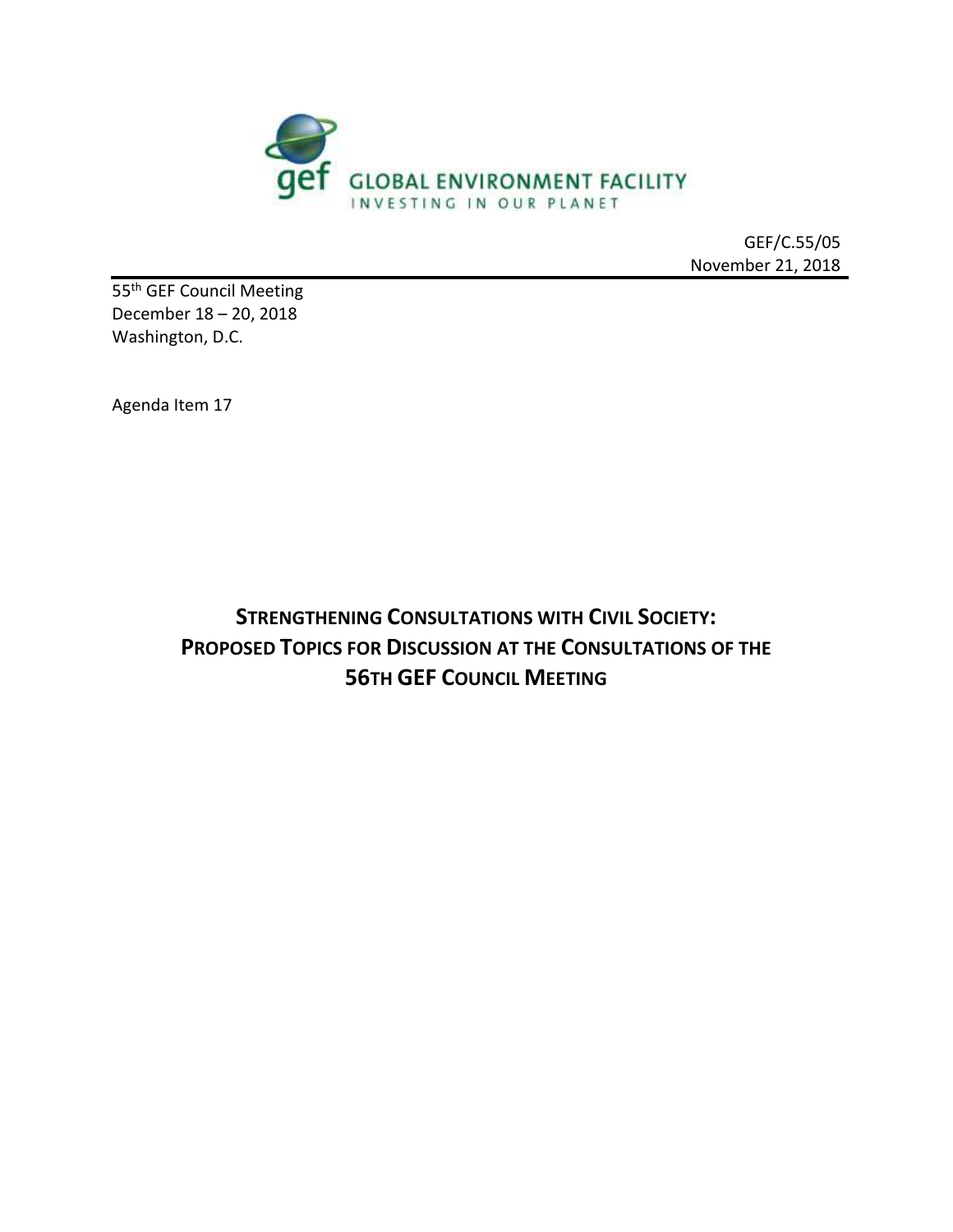#### **Recommended Council Decision**

GEF Council having considered Document GEF/C.55/05, Strengthening Consultations with Civil Society: Proposed Topic for Discussion at the 56<sup>th</sup> GEF Council Meeting, selects the following topic(s) to be addressed as part of the Consultations in the next Council meeting to take place in June 2019: [ a) Plastics management to avoid pollution: experiences by Civil Society and Community-Based Organizations; b) Illegal Wildlife Trade: A Civil Society Perspective]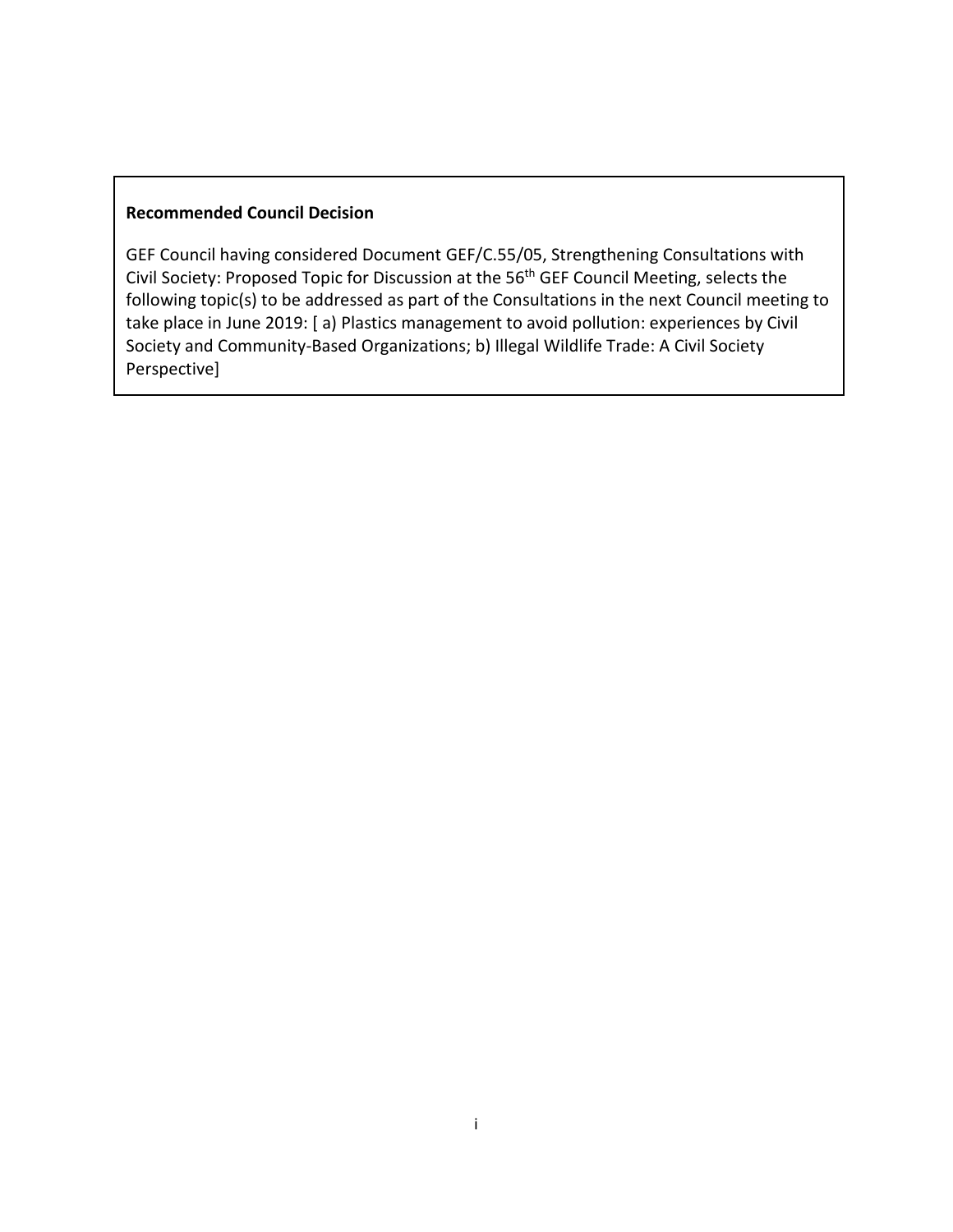#### **TABLE OF CONTENTS**

| Plastics management to avoid pollution: experiences by Civil Society and Community-Based |  |
|------------------------------------------------------------------------------------------|--|
|                                                                                          |  |
|                                                                                          |  |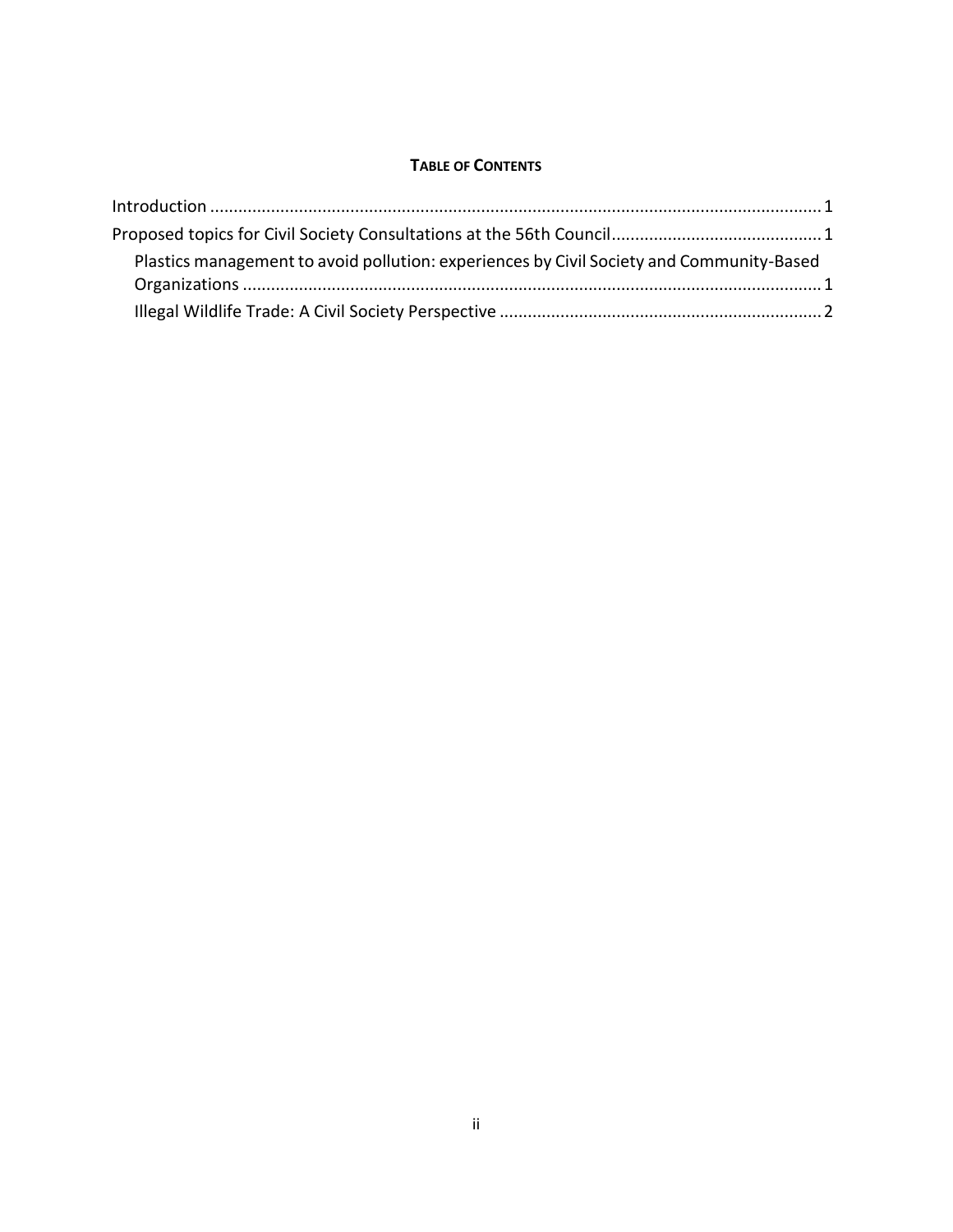#### <span id="page-3-0"></span>**INTRODUCTION**

1. In November of 2017, at its 53<sup>rd</sup> meeting, the Council approved an Updated Vision to Enhance Civil Society Engagement with the GEF (hereafter, Updated Vision).<sup>1</sup> The Updated Vision includes a revised set of objectives and principles as an overall guide to engage with civil society. At an operational level, the document focuses, in particular, on certain key aspects that relate to the enhancement of this engagement during GEF Council meetings, guidance for civil society participation at the GEF Assembly, and the Country Support Programme.

2. As per the Updated Vision, the Council will invite CSOs to present on specific topics during the Consultations with CSOs intended to highlight the experiences of local CSOs during project implementation while also seeking to align with the Council Meeting Agenda.

3. Further the Updated Vision states that "(t)o allow for adequate preparation, the GEF Council will select Consultation Meeting topics around 6 months (or one meeting) before each Consultation Meeting, as appropriate, recognizing that topics can be updated within the 6 month period in light of new circumstances and needs that may arise."

4. This paper provides basic information and options for Council to facilitate their discussion and final decision regarding the topic(s) to address in the Consultations with CSOs preceding the 56<sup>th</sup> Council meeting in June of 2019.

# <span id="page-3-1"></span>**PROPOSED TOPICS FOR CIVIL SOCIETY CONSULTATIONS AT THE 56TH COUNCIL**

5. The list below presents some suggested topics as a basis for the discussion amongst Council members. The suggested topics are based on the role that civil society may play in contributing to higher impact and the increased ambition of GEF-7's programming.

# <span id="page-3-2"></span>**Plastics management to avoid pollution: experiences by Civil Society and Community-Based Organizations**

6. Plastic pollution has become a major threat to the global environment. Plastics are injuring marine life, littering our beaches, landscapes and cities and disrupting freshwater ecosystems, to name some of the negative impacts of the widespread use of plastics. The solution to this global problem requires large scale actions through active commitment of governments and private sector to phase out single-use plastics and develop a global framework to regulate plastic pollution, among other actions.

7. In this global effort, civil society plays an instrumental role in contributing to the solution. The world is witnessing an unprecedented engagement and interest by local

 $\overline{a}$ <sup>1</sup> GEF (Global Environment Facility). 2017. ["Updated Vision to Enhance Civil Society Engagement with the GEF.](https://www.thegef.org/sites/default/files/council-meeting-documents/EN_GEF.C.53.10.Rev_.01_CSO_Vision_0.pdf)" GEF/C.53/10/Rev.01, November 30. Agenda Item 08.53rd GEF Council Meeting, held in Washington, DC. Available at www.thegef.org/sites/default/files/council-meeting-documents/EN\_GEF.C.53.10.Rev\_.01\_CSO\_Vision\_0.pdf.